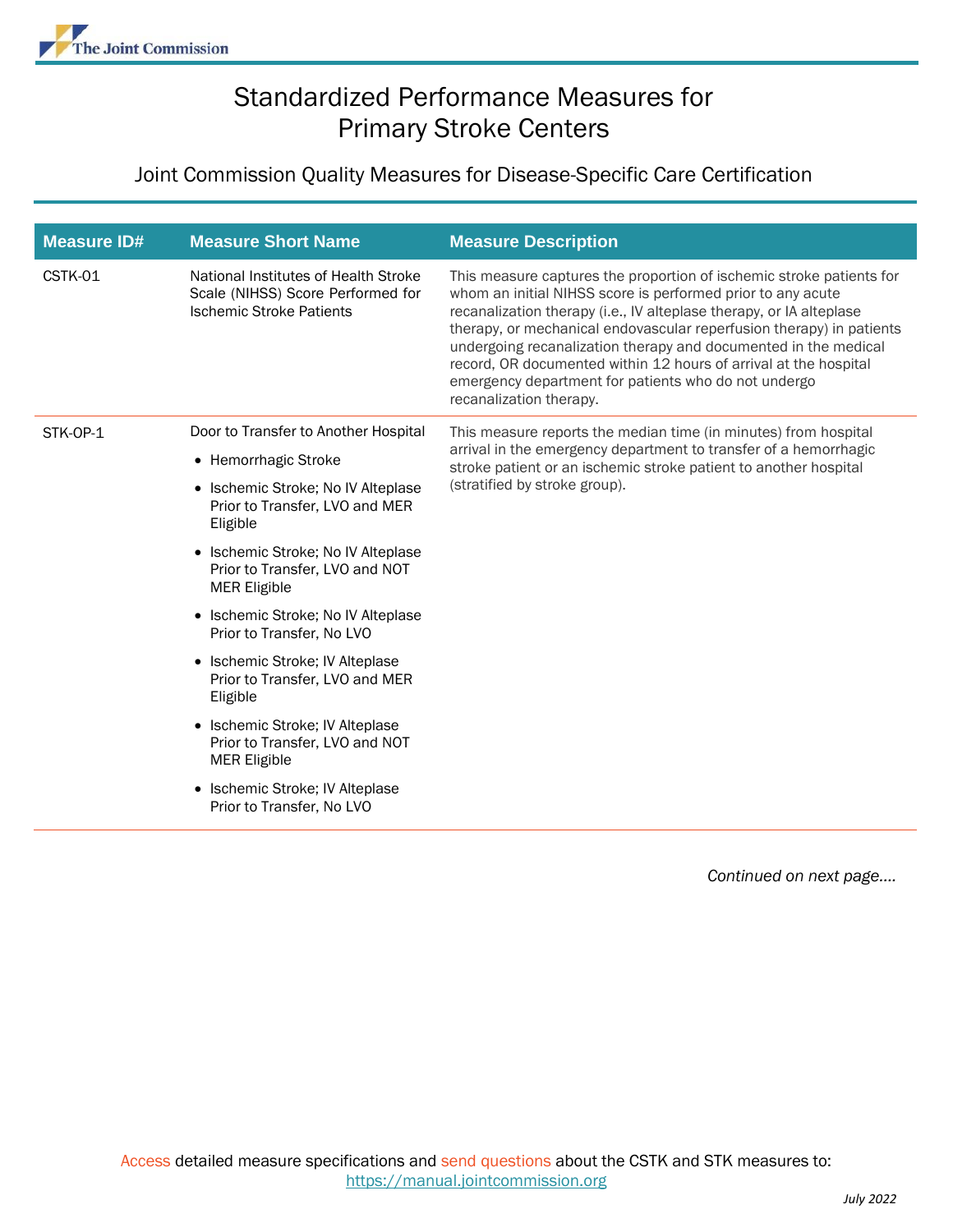

| <b>Measure ID#</b> | <b>Measure Short Name</b>                                  | <b>Measure Description</b>                                                                                                                                                                                                                                                                                                                                                                            |
|--------------------|------------------------------------------------------------|-------------------------------------------------------------------------------------------------------------------------------------------------------------------------------------------------------------------------------------------------------------------------------------------------------------------------------------------------------------------------------------------------------|
| STK-1              | Venous Thromboembolism (VTE)<br>Prophylaxis                | This measure captures the proportion of ischemic or hemorrhagic<br>stroke patients who received VTE prophylaxis or have documentation<br>why no VTE prophylaxis was given the day of or the day after hospital<br>admission.                                                                                                                                                                          |
| STK-2              | Discharged on<br>AntithromboticTherapy                     | This measure captures the proportion of ischemic stroke patients<br>prescribed antithrombotic therapy at hospital discharge.                                                                                                                                                                                                                                                                          |
| STK-3              | Anticoagulation Therapy for Atrial<br>Fibrillation/Flutter | This measure captures the proportion of ischemic stroke patients<br>with atrial fibrillation/flutter who are prescribed anticoagulation<br>therapy at hospital discharge.                                                                                                                                                                                                                             |
| STK-4              | Thrombolytic Therapy                                       | This measure captures the proportion of acute ischemic stroke<br>patients who arrive at this hospital within 2 hours of time last known<br>well and for whom IV alteplase was initiated at this hospital within 3<br>hours of time last known well.                                                                                                                                                   |
| STK-5              | Antithrombotic Therapy By End of<br><b>Hospital Day 2</b>  | This measure captures the proportion of ischemic stroke patients who<br>had antithrombotic therapy administered by end of hospital day 2.                                                                                                                                                                                                                                                             |
| STK-6              | Discharged on Statin Medication                            | This measure captures the proportion of ischemic stroke patients who<br>are prescribed statin medication at hospital discharge.                                                                                                                                                                                                                                                                       |
| STK-8              | <b>Stroke Education</b>                                    | This measure captures the proportion of ischemic or hemorrhagic<br>stroke patients or their caregivers who were given educational<br>materials during the hospital stay addressing all of the following:<br>activation of emergency medical system, need for follow-up after<br>discharge, medications prescribed at discharge, risk factors for<br>stroke, and warning signs and symptoms of stroke. |
| <b>STK-10</b>      | Assessed for Rehabilitation                                | This measure captures the proportion of ischemic or hemorrhagic<br>stroke patients who were assessed for rehabilitation services.                                                                                                                                                                                                                                                                     |

*Continued on next page….*